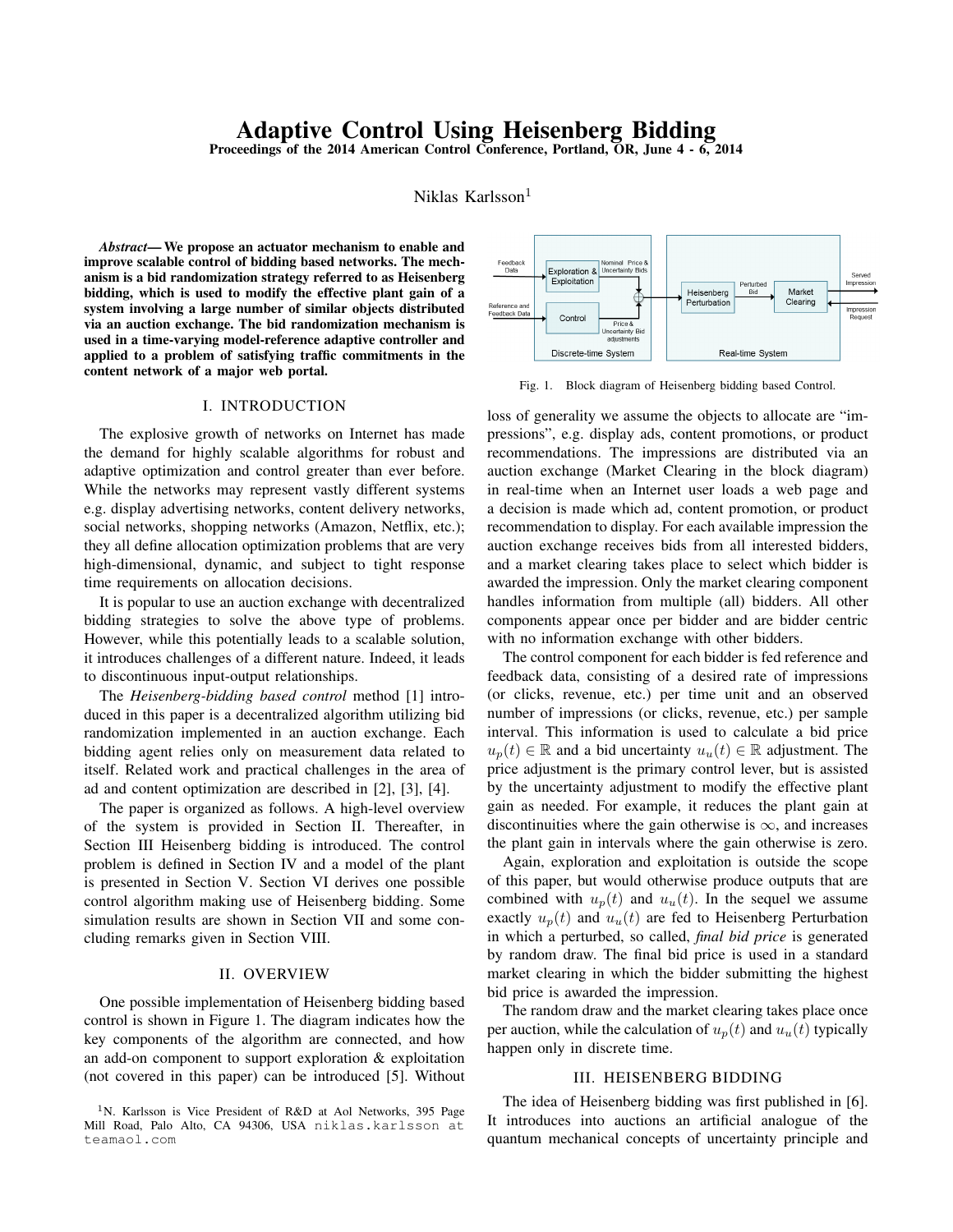tunneling. Indeed, before clearing the market Heisenberg bidding randomly perturbs each submitted *nominal bid price*  $u_p$  based on a submitted *bid uncertainty*  $u_u$  to generate a *final bid price* B used in the market clearing. Heisenberg bidding can be implemented with other probability distributions, but in this paper it is defined by  $B \sim \text{Gamma}(\alpha, \beta)$  where  $\alpha > 0$  and  $\beta > 0$  are the shape and inverse scale parameters of the Gamma distribution, and where we let  $\alpha = 1/u_u^2$ and  $\beta = 1/(u_p u_u^2)$ . A well-known fact from the statistics literature is that  $E(B) = \alpha/\beta$  and  $Var(B) = \alpha/\beta^2$ , hence

$$
E(B) = \frac{1}{u_u^2} u_p u_u^2 = u_p
$$
  

$$
Var(B) = \frac{1}{u_u^2} (u_p u_u^2)^2 = u_p^2 u_u^2
$$

The price-volume relationship for a bidder refers to the relationship between the expected awarded impression volume and the bid price  $u_p$  for a fixed value of bid uncertainty  $u<sub>u</sub>$ . Figure 2 illustrates the concept of price-volume rela-



Fig. 2. Artificial price-volume curves for three different values of  $u_u$ .

tionship for an artificially constructed competitive landscape. The bidder is interested in impressions from 22 different segments and the highest competing bid price on each segment is reflected by a step in the price-volume curve. The height of each step corresponds to the available inventory volume for the corresponding inventory segment. Actually constructing price-volume curves for bidders in a large and highly segmented network requires centralized information and is computationally expensive. It is therefore rarely done in practice. However, the nature of price-volume curves is fundamental and of great importance. The left plot shows the price-volume relationship when no Heisenberg bidding is used, and the right plot shows the price-volume relationship for two different non-zero values of  $u_u$ .

A significant value of Heisenberg bidding is that  $u_u$  > 0 renders the otherwise discontinuous price-volume curve smooth. This opens up for the possibility to predict the volume locally around some operating point and enables an algorithm designer to make use of extensive mathematical results available only for smooth systems. It follows that Heisenberg bidding may enable efficient non-cooperative bidding strategies that enhance learning performance and scalability. Of greatest relevance to this paper and exploited in Section VI is that  $u_u > 0$  reduces the effective plant gain at steps and increases the effective plant gain along plateaus, where the plant gain otherwise would be  $\infty$  and 0, respectively.

### IV. PROBLEM FORMULATION

Consider a network of bidders competing over impressions on Internet. The impressions represent showing of e.g. display ads or content promotions. Each bidder may be interested only in some segments of the available impressions, where an impression's *segment* is defined by user characteristics (age, gender, geographic location, interests, frequency, etc.), web site and content properties (site-slot location and content category), and/or time. Moreover, a bidder may submit different bids for impressions from different segments.

The control objective is to determine the proper bids for one of the bidders (referred to as *our* bidder) such that the number of impressions awarded to this bidder tracks a desired reference rate  $\bar{u}_c(t)$ . The control algorithm must handle noisy data related to e.g. stochastic traffic, and a dynamic competitive landscape related to competing bidders entering or leaving the network and competing bids changing over time. Last but not least, the control algorithm must handle seasonal patterns in traffic and discontinuous relationships between bid price and awarded impression volume. The reference signal  $\bar{u}_c(t)$  is defined without taking supply seasonality into account, but the controller is expected to distribute the awarded number of impressions according to the seasonality.

### V. PLANT MODEL

The plant as perceived by each bidder has the control input signals  $u_p(t)$  and  $u_u(t)$  representing the bid price and bid uncertainty used for the bidder at time  $t$ . The plant output signal is denoted  $y(t)$  and represents a measured rate of awarded impressions  $n_I (t - \Delta)/\Delta$ , where  $n_I (t)$  is the number of impressions awarded in the interval  $[t, t + \Delta]$ , where  $\Delta$  is the sampling time.

The exogenous input signals consists of all competing bids, the arrival process of impression requests, and the reference signal. There may be a very large number of competing bids, but assume each bidder submits only one bid price and bid uncertainty per segment  $j = 1, \ldots, n$ .

Let  $N_{tot,j}(t)$  denote the expected arrival of impression requests on segment j in the interval time  $[t, t + \Delta)$ . Our bidder will be awarded some or all of  $N_{tot,j}(t)$  depending on the relationship between  $u_p(t)$ ,  $u_u(t)$ , competing bids, and the random draws in Heisenberg Perturbation.

If the highest competing bid price on segment  $j$  at time  $t$ is given by  $\theta_j^*(t)$ , then the number of impressions awarded to our bidder on segment  $j$  is a Binomial random number given by  $n_{I,j}(t) \sim \text{Binomial}(N_{tot,j}(t), \text{Prob}(B > \theta_j^*(t))).$ 

Given a large value of  $N_{tot,j}(t)$  the actual allocation  $n_{I,j}(t)$  will be very close to the expected value  $E(n_{I,j}(t)) =$  $N_{tot,j}(t)$ Prob  $(B > \theta_j^*(t))$ . The total number of impressions  $n_I(t)$  awarded to our bidder is the sum of impressions awarded in each segment; i.e.,  $n_I(t) = \sum_{j=1}^n n_{I,j}(t)$ .

In applications such as online advertising and content distribution  $N_{tot,j}(t)$  is stochastic and time-varying. An approximation that works well for the purpose of control design and that we adopt is that the base-level volume is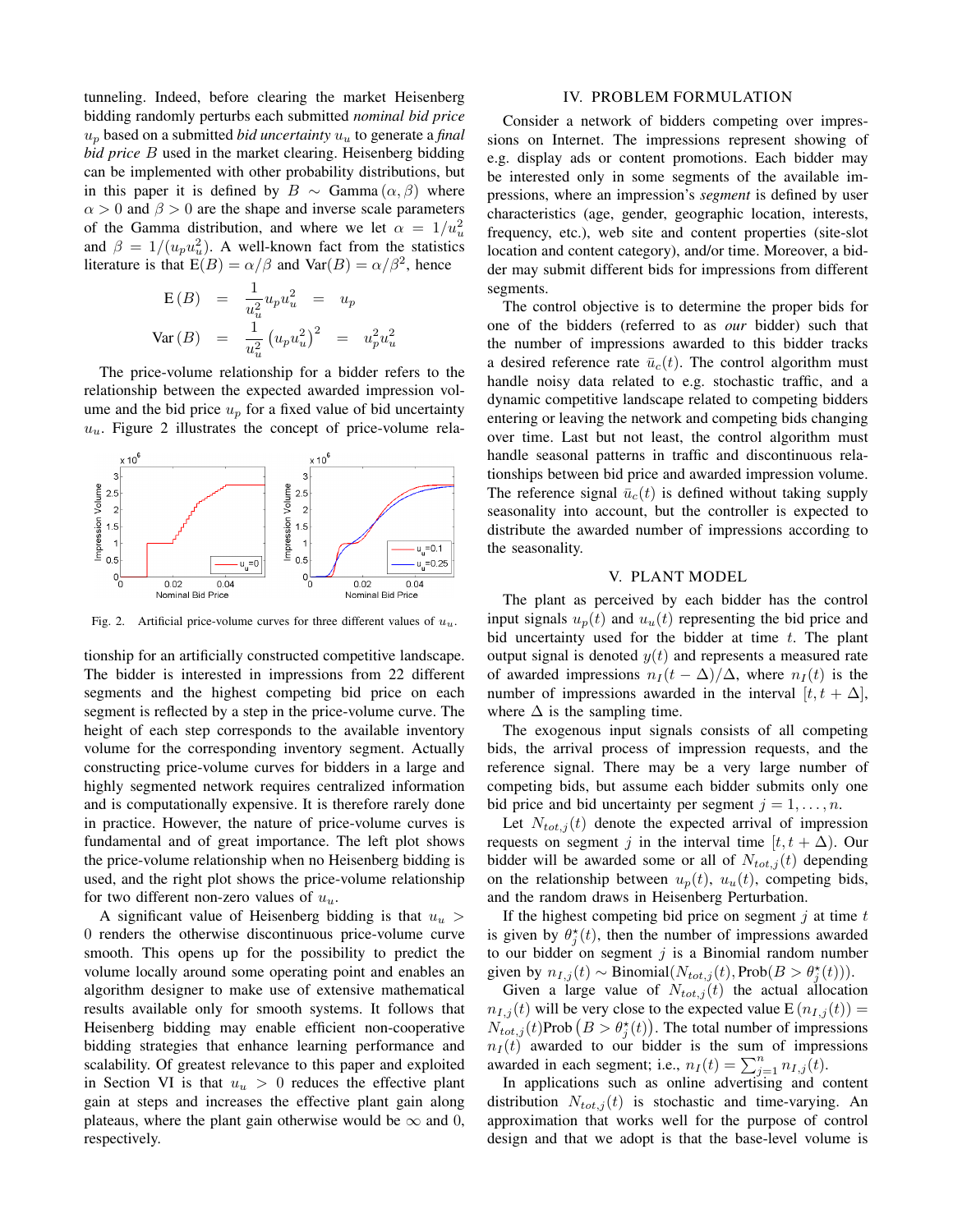lognormal, and that the dominant time-varying effect is a 24 hour seasonality. In particular, we assume.

$$
N_{tot,j}(t) = N_{0,j} \left( 1 + \beta_1 \sin \left( \frac{2\pi t}{24} + \phi_1 \right) + \beta_2 \sin \left( \frac{4\pi t}{24} + \phi_2 \right) \right) e^{\epsilon(t)},
$$
(1)

where  $\epsilon(t) \sim N(0, \sigma_j^2)$ , and where the various parameters are chosen so that  $N_{tot,j}(t) \geq 0$  for all t. The two harmonics in the above model may be interpreted as a truncated Fourier series expansion of some arbitrary 24 hour periodic function. In practice, two harmonics is considered capturing Internet traffic seasonality well.

Figure 3 provides an example of impression volume over



Fig. 3. Example of impression time series data generated according to (1) with model parameters  $N_{0,j} = 10^6$ ,  $\beta_1 = 0.63$ ,  $\phi_1 = 2.76$ ,  $\beta_2 = 0.26$ ,  $\phi_2 = 0.39$ , and  $\sigma_i = 0.1$ .

time. The example shows the effect of the two-harmonic seasonal model, and the stochastic impression volume.

## VI. CONTROL

In this section we illustrate how adaptive feedback control together with Heisenberg bidding can be used for decentralized control of a network of bidders. Without Heisenberg bidding, which is used to shape the plant gain, stability and robustness would typically require a very conservative and slow controller compromising the performance. Limited space prohibit us from discussing stability, robustness, and response to load or measurement noise.

#### *A. Preliminary Price Control Design*

To better understand the ideal dynamics of the main control loop, consider first the simplified linear (but periodic) plant model defined by  $y(t) = K_p(1+g(t))u_p(t-\Delta_p)$ , where  $K_p > 0$  is a constant plant gain,  $\Delta_p > 0$  is the plant delay, and  $g(t+T) = g(t) > -1$  for all t and some T.

The objective is to regulate the plant so that  $y(t)$  tracks  $\bar{u}_c(t)$  on average sufficiently fast and with smallest possible variations in  $u_p(t)$ . To track  $\bar{u}_c(t)$  on average means an error feedback controller does not need to use  $\bar{u}_c(t)$  directly as the reference input signal, but may use a pre-filtered version of the signal given by  $u_c(t) = (1 + q(t))\bar{u}_c(t)$ .

The error feedback controller is implemented by means of a PI-controller [7] defined by

$$
u_p(t) = K_c \left( e(t) + \frac{1}{T_i} \int_0^t e(\tau) d\tau \right),
$$

where  $e(t) = u_c(t) - y(t)$ .

The closed loop control system is illustrated as a block diagram in Figure 4.



Fig. 4. Closed loop system with the simplified T-periodic linear plant.

A state space representation of the controller is given by

$$
\frac{dx_1}{dt} = \frac{1}{T_i}e(t) \tag{2}
$$

$$
u_p(t) = K_c x_1(t) + K_c e(t).
$$
 (3)

Decompose the plant in a time-invariant and a timevarying component as

$$
\overline{y}(t) = K_p u_p(t - \Delta_p)
$$
  

$$
y(t) = (1 + g(t))\overline{y}(t).
$$

Consider first the time-invariant component  $\bar{y}(t)$  $K_p u_p(t - \Delta_p)$ . Its Laplace transform is  $\overline{Y}(s)$  =  $K_p e^{-s\Delta_p} U_p(s)$  and a first order Padé approximation of the transfer function  $K_p e^{-s\Delta_p}$  is given by

$$
K_p e^{-s\Delta_p} \approx K_p \frac{1 - s\Delta_p/2}{1 + s\Delta_p/2},
$$

which can be expressed in observable canonical state-space form as

$$
\frac{dx_2}{dt} = -\frac{2}{\Delta_p}x_2(t) + \frac{4K_p}{\Delta_p}u_p(t) \tag{4}
$$

$$
\bar{y}(t) = x_2(t) - K_p u_p(t).
$$
 (5)

Adjoining the dynamics of controller (2)-(3) and of the timeinvariant part of the plant (4)-(5) yields

$$
\begin{array}{rcl}\n\frac{dx_1}{dt} & = & \frac{1}{T_i} e(t) \\
\frac{dx_2}{dt} & = & \frac{4K_cK_p}{\Delta_p} x_1(t) - \frac{2}{\Delta_p} x_2(t) + \frac{4K_cK_p}{\Delta_p} e(t) \\
\bar{y}(t) & = & -K_cK_p x_1(t) + x_2(t) - K_cK_p e(t)\n\end{array}
$$

This can be written in matrix form as

$$
\begin{array}{rcl}\n\frac{dx}{dt} & = & Ax(t) + Be(t) \\
\bar{y}(t) & = & Cx(t) + De(t)\n\end{array}
$$

where  $A, B, C$ , and  $D$  are given by

$$
A = \begin{bmatrix} 0 & 0 \\ \frac{4K_cK_p}{\Delta_p} & -\frac{2}{\Delta_p} \end{bmatrix}, \quad B = \begin{bmatrix} \frac{1}{T_i} \\ \frac{4K_cK_p}{\Delta_p} \end{bmatrix},
$$
  

$$
C = \begin{bmatrix} -K_cK_p & 1 \end{bmatrix}, \quad D = -K_cK_p.
$$

Next introduce the time-varying parts of the system dynamics, close the loop, and consider  $e(t) = u_c(t) - y(t)$  the output of interest.

$$
e(t) = (1 + g(t))\bar{u}_c(t) - (1 + g(t))\bar{y}(t)
$$
  
= 
$$
(1 + g(t))(\bar{u}_c(t) - Cx(t) + K_cK_pe(t))
$$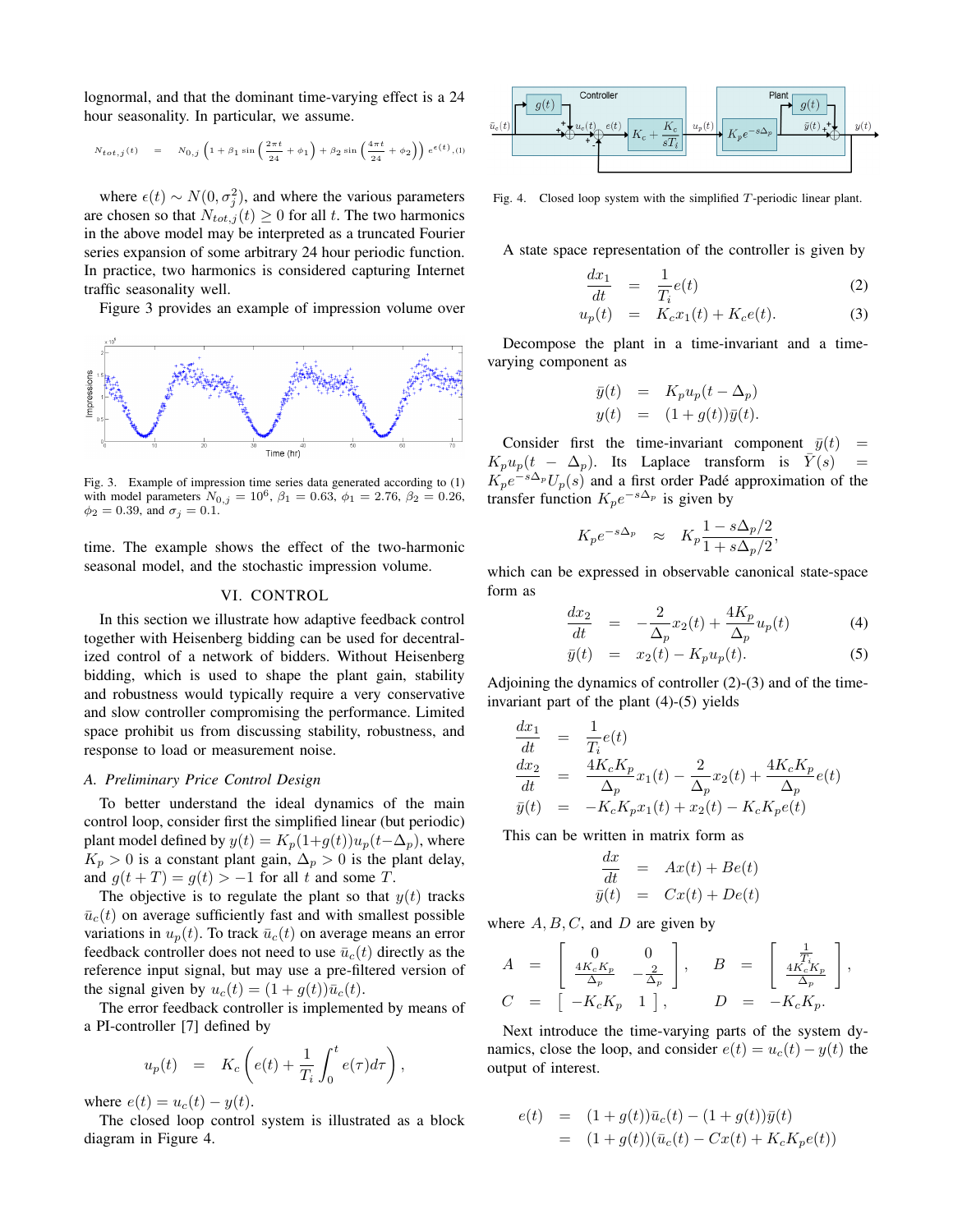Assume  $K_c K_p(1 + g(t)) \neq 1$ . Then rearrange this equation so that  $e(t)$  appears alone and only on the left hand side of the equation

$$
e(t) = \frac{1 + g(t)}{1 - K_c K_p (1 + g(t))} (\bar{u}_c(t) - Cx(t))
$$
  
=  $\check{g}(t) (\bar{u}_c(t) - Cx(t))$ 

where

$$
\check{g}(t) \;\; = \;\; \frac{1+g(t)}{1-K_cK_p(1+g(t))}
$$

It follows that the closed-loop dynamics is described by

$$
\frac{dx}{dt} = Ax(t) + B\check{g}(t)(\bar{u}_c(t) - Cx(t))
$$
\n
$$
= (A - \check{g}(t)BC) x(t) + \check{g}(t)B\bar{u}_c(t)
$$
\n
$$
e(t) = \check{g}(t)(\bar{u}_c(t) - Cx(t))
$$
\n
$$
= -\check{g}(t)Cx(t) + \check{g}(t)\bar{u}_c(t)
$$

or equivalently, by

$$
\frac{dx}{dt} = \tilde{A}(t)x(t) + \tilde{B}(t)\bar{u}_c(t) \tag{6}
$$

$$
e(t) = \tilde{C}(t)x(t) + \tilde{D}(t)\bar{u}_c(t) \tag{7}
$$

where

$$
\begin{array}{rcl}\n\tilde{A}(t) & = & A - \check{g}(t)BC, \quad \tilde{B}(t) & = & \check{g}(t)B, \\
\tilde{C}(t) & = & -\check{g}(t)C, \quad \tilde{D}(t) & = & \check{g}(t).\n\end{array}
$$

It is straight forward to show that  $(6)-(7)$  has the unique equilibrium solution

$$
x^{\star} = \begin{bmatrix} \frac{1}{K_c K_p} \\ 2 \end{bmatrix} \bar{u}_c \quad \text{and} \quad e^{\star} = 0.
$$

It is not immediately clear under what conditions the equilibrium solution is stable. For example, for linear timevarying systems, uniform asymptotic stability cannot be characterized by the location of the eigenvalues of  $A(t)$  [8]; i.e., for stability it is not sufficient that the eigenvalues for all  $t$  lie in the open left-half plane. The evaluation of stability and robustness is outside the scope of this paper.

### *B. Adaptive Heisenberg Bidding Based Design*

Now consider the realistic and discontinuities plant model discussed in Section V and assume  $T_i$  is chosen much larger than  $\Delta_p$ . The dynamics of the controller then dominates the dynamics of the plant and we may approximate the plant by a static relationship (set  $\Delta_p = 0$ ). It follows that the inputoutput relationship of the plant is given by

$$
y(t) = (1 + g(t))f(u_p(t), u_u(t)), \t\t(8)
$$

where  $g(t)$  is a T-periodic and slowly varying function satisfying  $g(t) > -1$  and  $T \gg T_i$ ; and where the properties of  $f(u_p, u_u)$  is discussed in detail in section V (and illustrated in Figure 2/Section III).

Let us again consider a standard PI-controller for the primary control loop.

$$
\frac{dx}{dt} = \frac{1}{T_i}e(t) \tag{9}
$$

$$
u_p(t) = K_c x(t) + K_c e(t) \tag{10}
$$

The plant model (8) can be linearized around any operating point  $u_p$  and  $u_u > 0$ . Treating the intercept term in the linearization as a load disturbance (and ignoring it), the loop transfer dynamics is

$$
y(t) = (1 + g(t))K_p u_p(t)
$$
  
=  $(1 + g(t))K_c K_p(x(t) + e(t))$ 

Proceeding as in Section VI-A (but under the assumption  $\Delta_p = 0$ ), the control error is given by

$$
e(t) = (1 + g(t))\bar{u}_c(t) - y(t)
$$
  
= (1 + g(t)) (\bar{u}\_c(t) - K\_cK\_px(t) - K\_cK\_pe(t)) (11)

Isolating  $e(t)$  on the left-hand side yields

$$
e(t) = \frac{K_c K_p (1 + g(t))}{1 + K_c K_p (1 + g(t))} \left( -x(t) + \frac{1}{K_c K_p} \bar{u}_c(t) \right)
$$
  

$$
= \tilde{g}(t) \left( -x(t) + \frac{1}{K_c K_p} \bar{u}_c(t) \right)
$$

where

$$
\tilde{g}(t) = \frac{K_c K_p (1 + g(t))}{1 + K_c K_p (1 + g(t))}
$$
\n(12)

Combining the controller dynamics (9)-(10) and the expression for the control error (11) results in the closed loop dynamics

$$
\frac{dx}{dt} = \frac{\tilde{g}(t)}{T_i} \left( -x(t) + \frac{1}{K_c K_p} \bar{u}_c(t) \right)
$$
  

$$
y(t) = K_c K_p (1 + g(t)) \left( (1 - \tilde{g}(t)) x(t) + \frac{\tilde{g}(t)}{K_c K_p} \bar{u}_c(t) \right)
$$

where  $g(t+T) = g(t)$  and  $\tilde{g}(t+T) = \tilde{g}(t)$ . We obtain the following linear periodic system

$$
\frac{dx}{dt} = A(t)x(t) + B(t)\bar{u}_c(t) \tag{13}
$$

$$
y(t) = C(t)x(t) + D(t)\bar{u}_c(t) \tag{14}
$$

where

$$
A(t) = -\frac{g(t)}{T_i}
$$
  
\n
$$
B(t) = \frac{\tilde{g}(t)}{T_i K_c K_p}
$$
  
\n
$$
C(t) = K_c K_p (1 + g(t)) (1 - \tilde{g}(t))
$$
  
\n
$$
D(t) = (1 + g(t)) \tilde{g}(t)
$$

 $\mathbf{z}$ 

The problem now is that  $K_p$  is unknown, dependent on  $u_p$  and  $u_u$ , and may vary over time as the competitive landscape changes. We opt to handle this by means of a model-reference adaptive controller implemented using the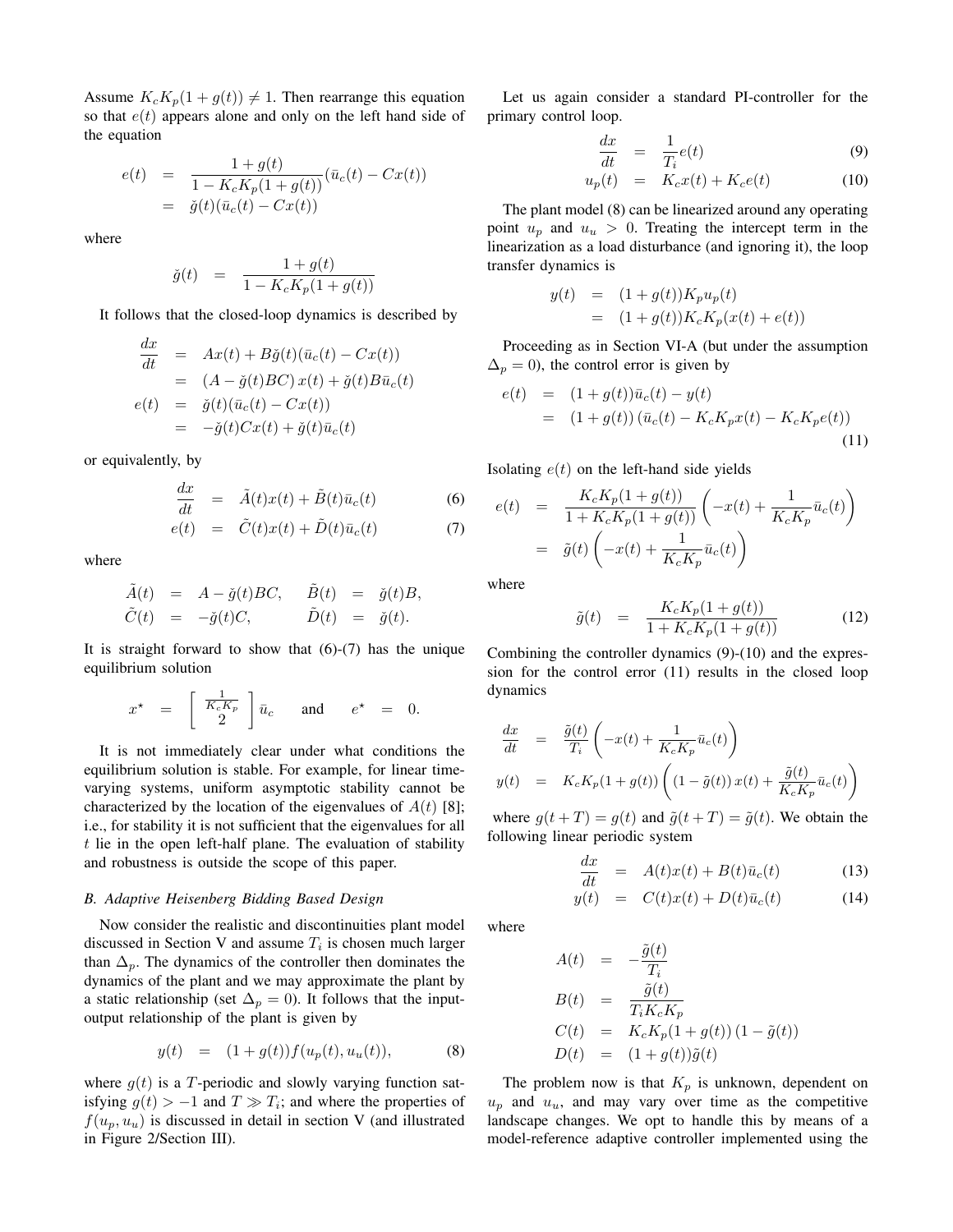MIT rule [9], where the adaptive controller adjusts  $K_c$ . The desired closed-loop response is specified by a model whose output is  $y_m$ . Furthermore,  $e_m$  is the error between the output y of the closed-loop system and the desired closed-loop response  $y_m$ ; i.e.,  $e_m(t) = y(t) - y_m(t)$ .

With the MIT rule  $K_c$  is adjusted gradually to minimize the loss function  $e_m^2/2$ . This is achieved by incremental changes of  $K_c$  along the negative gradient of the loss function; i.e.,  $dK_c/dt = -\gamma e_m \partial e_m/\partial K_c$  for some carefully chosen value of  $\gamma$ .

Suppose next that the controller by means of proper choices of  $T_i$  and  $K_c$  is much faster than A, B, C, and D. We can then approximate the dynamics at each time point  $t$ (in the near future) as time-invariant and transform the closed loop dynamics into Laplace domain pretending A, B, C, and D are independent of time; i.e.,

$$
Y(s) = (C(t)(s - A(t))^{-1}B(t) + D(t)) \bar{u}_c(s)
$$
  
= 
$$
\left(\frac{K_c K_p (1 + g(t)) (1 - \tilde{g}(t)) \tilde{g}(t)}{(s + \tilde{g}(t)/T_i) T_i K_c K_p} + (1 + g(t)) \tilde{g}(t)\right) \bar{U}_c(s)
$$
  
= 
$$
(1 + g(t)) \tilde{g}(t) \left(\frac{1 - \tilde{g}(t)}{sT_i + \tilde{g}(t)} + 1\right) \bar{U}_c(s)
$$

Using (12) we can rewrite this as

$$
Y(s) = \frac{K_c K_p (1 + g(t))^2 (sT_i + 1)}{sT_i (1 + K_c K_p (1 + g(t))) + K_c K_p (1 + g(t))} \bar{U}_c(s)
$$

Let the desired dynamics be defined by

$$
Y_m(s) = \frac{K_m(1+g(t))^2(sT_i+1)}{sT_i(1+K_m(1+g(t))) + K_m(1+g(t))} \bar{U}_c(s)
$$
\n(15)

where  $K_m$  is a design parameter. By adjusting the controller gain  $K_c$  such that  $K_c K_p \approx K_m$ , then  $Y(s) \approx Y_m(s)$ .

The adaptation error is defined by  $E_m(s) = Y(s) - Y_m(s)$ , and the partial derivative of  $E_m(s)$  used in the adaptation can easily be shown to be

$$
\frac{\partial E_m}{\partial K_c} = \frac{K_p (1 + g(t))^2 (sT_i + 1) sT_i}{(sT_i(1 + K_c K_p (1 + g(t))) + K_c K_p (1 + g(t)))^2} \bar{U}_c(s)
$$

This formula cannot be used directly since  $K_p$  is unknown. An approximation is therefore necessary. One such approximation that we shall use is  $K_cK_p \approx K_m$ . Then  $K_p \approx K_m/K_c$  and we have  $\partial E_m/\partial K_c = Z(s)/K_c$ , where

$$
Z(s) = \frac{\tilde{g}_m(t)^2}{K_m} \frac{(sT_i + 1)sT_i}{(sT_i + \tilde{g}_m(t))^2} \bar{U}_c(s)
$$
  

$$
\tilde{g}_m(t) = \frac{K_m(1 + g(t))}{1 + K_m(1 + g(t))}
$$

The MIT rule can now be expressed as

$$
\frac{dK_c}{dt} = -\gamma e_m(t) \frac{z(t)}{K_c(t)}
$$

Before we assemble the derived formulas for updating  $K_c$ , let us propose how to update the uncertainty bid  $u_u(t)$ .

The idea is to shape the plant gain as needed, and the need is present near discontinuities in the price-volume curve to ensure there exists a solution to the control problem, and along plateaus ( $K_p \approx 0$ ) to avoid the adaptive controller ramping up the controller gain  $K_c$  to dangerous values that would be damaging if the plateau suddenly ends with a sudden step.

A simple scheme is to establish a one-to-one relationship  $G_u$  between  $u_u(t)$  and  $K_c(t)$  defined by design parameters  $u_u^0$  and  $K_c^0$  as follows:  $u_u(t) = G_u(K_c(t))$ , where  $G_u(K_c(t)) = u_u^0 + K_u (K_c(t) - K_c^0)^2.$ 

The results so far are illustrated in Figure 5.



Fig. 5. Block diagram of the derived adaptive controller implemented in the closed loop system.

To implement each module of the block diagram we need state-space representations of  $G_m : \bar{u}_c \to y_m$  and  $G_z : \bar{u}_c \to$ z. It is straight forward (but somewhat tedious) to obtain

$$
\frac{dx_m}{dt} = -\frac{\tilde{g}_m(t)}{T_i} x_m(t) + \bar{u}_c(t)
$$
\n
$$
y_m(t) = \frac{(1+g(t))\tilde{g}_m(t)(1-\tilde{g}_m(t))}{T_i} x_m(t)
$$
\n
$$
+(1+g(t))\tilde{g}_m(t)\bar{u}_c(t)
$$

and

$$
\frac{dx_z}{dt} = \begin{bmatrix} -\frac{2\tilde{g}_m(t)}{T_i} & -\frac{\tilde{g}_m(t)^2}{T_i^2} \\ 1 & 0 \end{bmatrix} x_z(t) + \begin{bmatrix} 1 \\ 0 \end{bmatrix} \bar{u}_c(t)
$$
  
\n
$$
z(t) = \frac{\tilde{g}_m(t)^2}{K_m} \begin{bmatrix} \frac{1-2T_i\tilde{g}_m(t)}{T_i} & -\frac{\tilde{g}_m(t)^2}{T_i^2} \end{bmatrix} x_z(t) + \frac{\tilde{g}_m(t)^2}{K_m} \bar{u}_c(t)
$$

The continuous-time adaptive controller must be discretized in practical implementations, but given the above state-space representations that is a trivial exercise.

### VII. SIMULATION RESULTS

A slight variation of the algorithm developed in this paper is implemented and is being rolled out on www.aol.com, a major web portal, as part of the proprietary ContentLearn<sup>™</sup> system [10]. It is used to satisfy sponsorship commitments where Aol has agreed to drive a certain amount of traffic to specific sites hosting advertisement. This is accomplished by promoting content (not advertisement) from the sponsored site in just the right amount on the high traffic home portal. By means of feedback control the content promotions are shown to the number of users that is required for the traffic to the sponsored landing page to reach the commitment. The